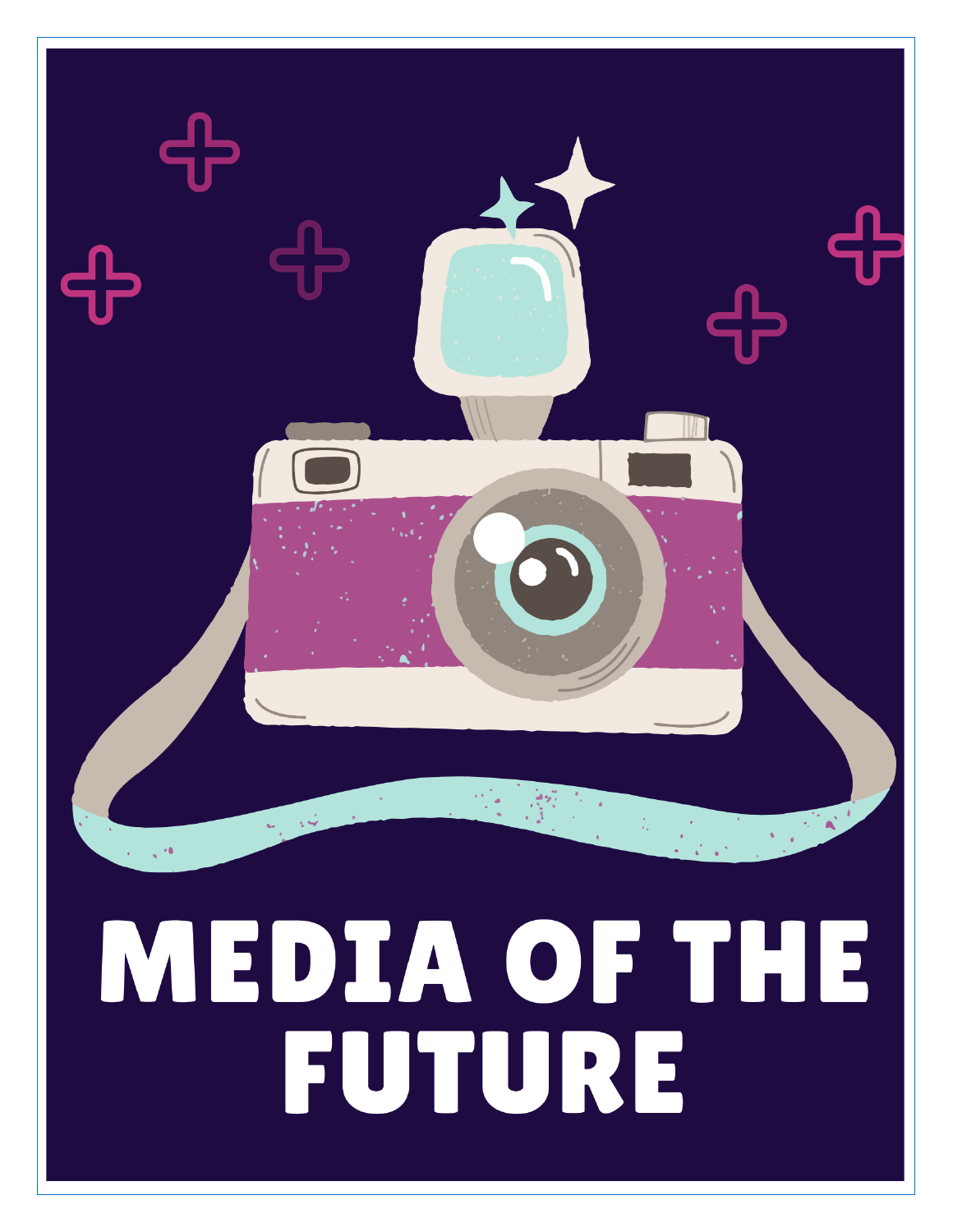

Youth exchange

## Media of the Future

Info pack 1

27 August – 3 September Vratsa, Bulgaria

### [CLICK HERE FOR APPLICATION FORM](https://forms.gle/cBvsaFFwK1LtT34m6)





Co-funded by the Erasmus+ Programme of the European Union

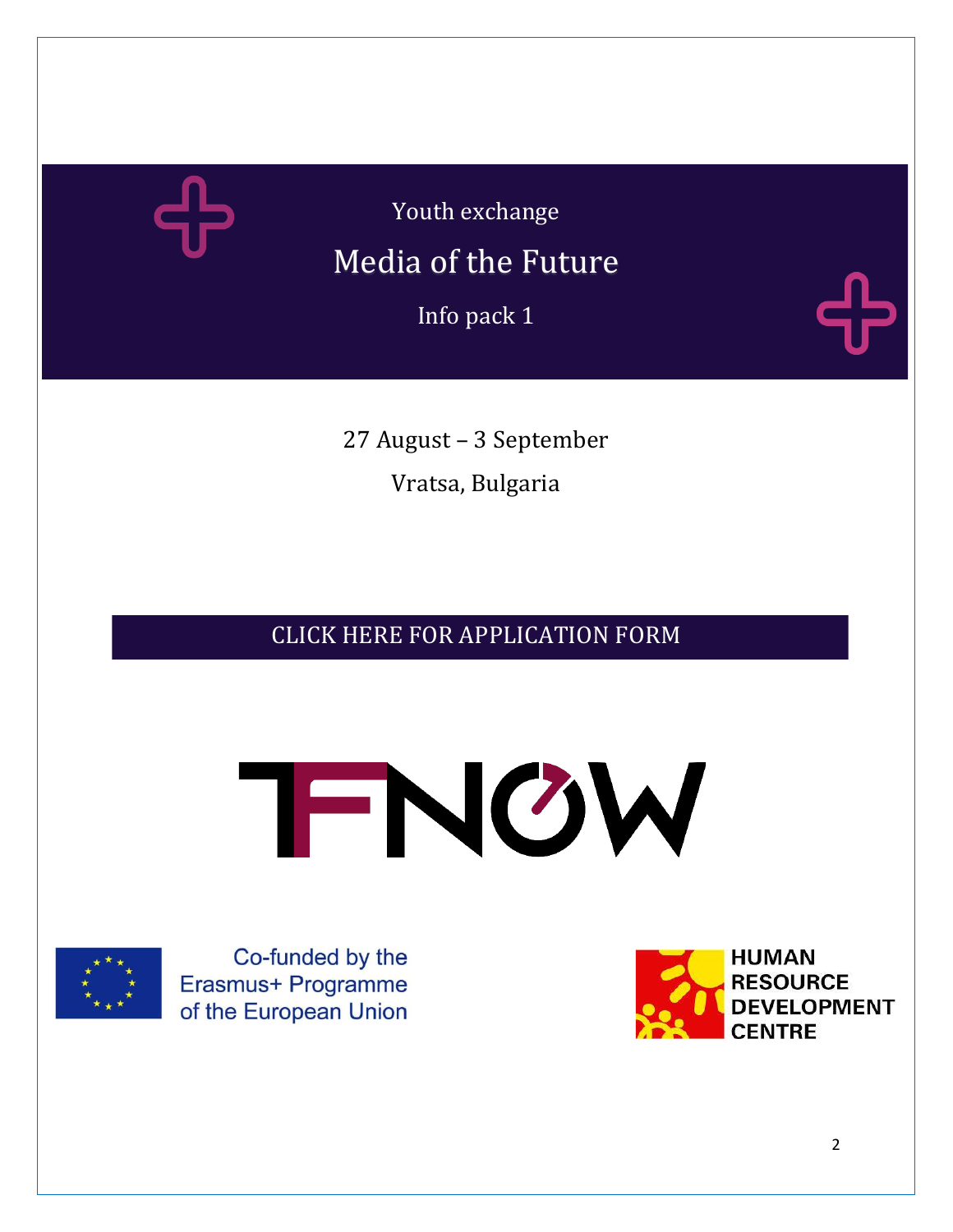#### **Overview:**

In times of questionable levels of media literacy among new and new ways of presenting information deceitfully, mixed with decreased trust in and freedom of the press, Europe needs to reevaluate what media means and what it will provide to its audience in the future – how it will build trust, investigate, keep itself sustained in a changing environment. Young people especially need to be involved in this process and find their own understanding of media, its production and value for their lives.

The Media of the Future youth exchange will invite young people from 7 countries from around Europe to get immersed in the media world, understand how a modern media works, experiment in the creation of media materials and finally – imagine what the media of the future will entail.

Through non-formal education methods, as well as hands-on experience, access to professionals in the field and the process of co-creation, the engaged young people will gain new skills and will transfer them to other youth in Europe through various media products they will create themselves (podcasts, visual representation of information, articles, interviews, videos, etc.) during a 6-day long mixed seminar and workshop in Vratsa, Bulgaria.



#### **Objectives:**

-to create a space, in which participants from very different circumstances and cultures from across Europe will be able to discuss the reality they live in, share their issues and the good practices they've witnessed, and gain a new understanding of the full situation regarding media across Europe;

- to give knowledge and experience to young people in the field of media and media literacy through non-formal education methods, discussions with experts, and hands-on experience;

- to empower young people to feel their agency in the creation of the future, specifically in the field of media and media literacy;

- to promote media literacy and its importance through materials, created by and for youth across Europe, in and out of the European Union.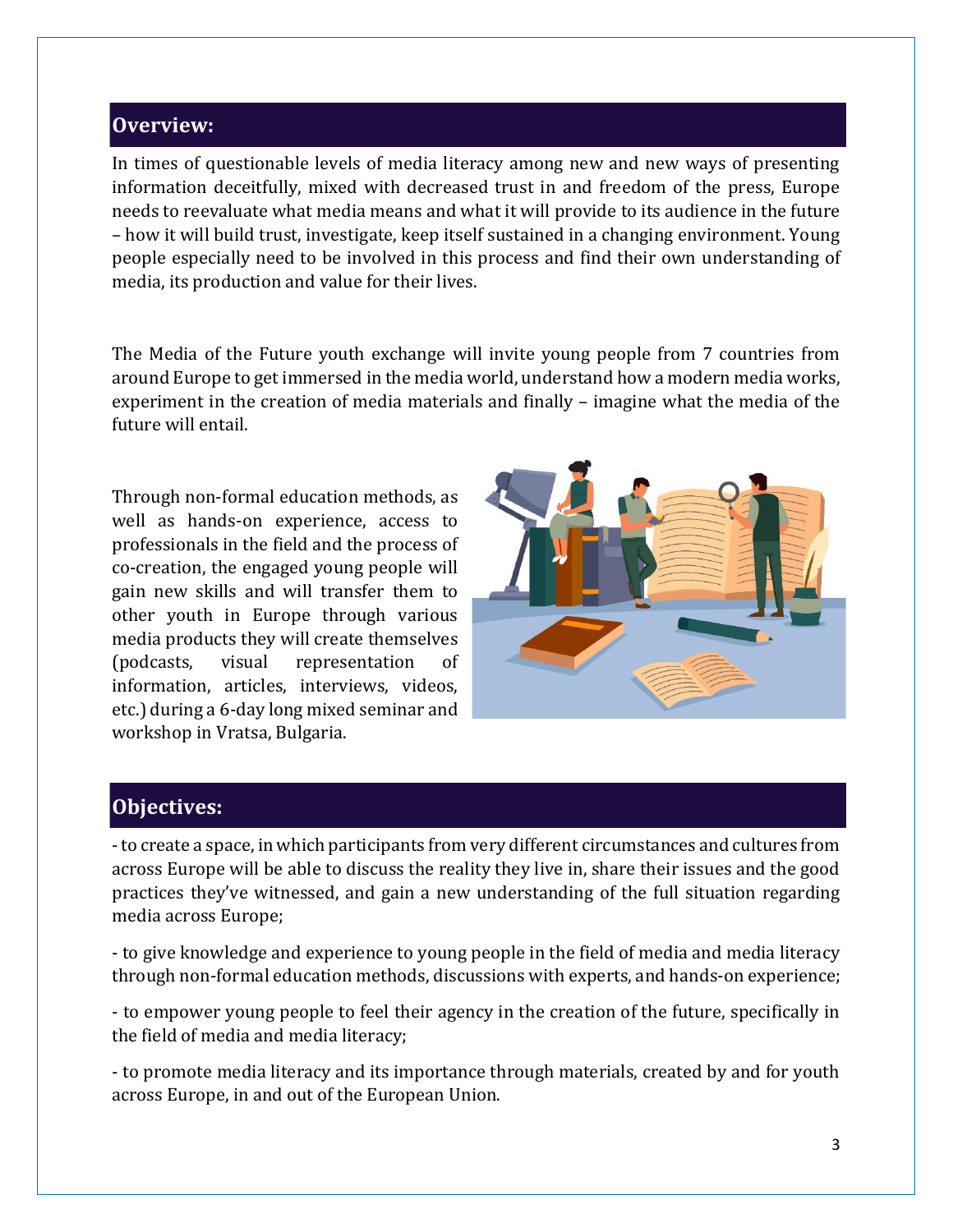#### **Agenda:**

27.08.2021: Arrival day

Day 1: Media day

Day 2: Media literacy day

Day 3: Looking into the future of media day

Day 4: Media in reality day

Day 5: Us as producers day

Day 6: Closing day

03.09.2021: Departure day



#### **Participants:**

- 4 young people (aged 18-30) and 1 group leader (no age restriction) from:
	- o Bulgaria partner organization The Future Now Association
	- o Slovenia partner organization Celje Youth Center
	- o Slovakia partner organization European Dialogue
	- o Republic of Moldova partner organization Diaconia
	- o Hungary partner organization Municipality of Veszprem
	- o Spain partner organization MUNDUS
	- o Italy partner organization TDM 2000
- Interested in the field of media and media literacy and motivated to learn and create;
- Recommended for young people and strongly advised for group leaders: a working command of English
- All participants will receive Youthpass upon successful completion of the exchange

#### **Travel & accommodation:**

All participants can travel to Sofia, Bulgaria, on the arrival and departure days. Organized transportation between Sofia and Vratsa will be provided by TFN.

All participants have a travel budget of 275 Euro for the travel, and all travel documents should be kept and sent to TFN for reimbursement.

We will provide all participants with accommodation (in double and triple rooms) and all meals in Vratsa.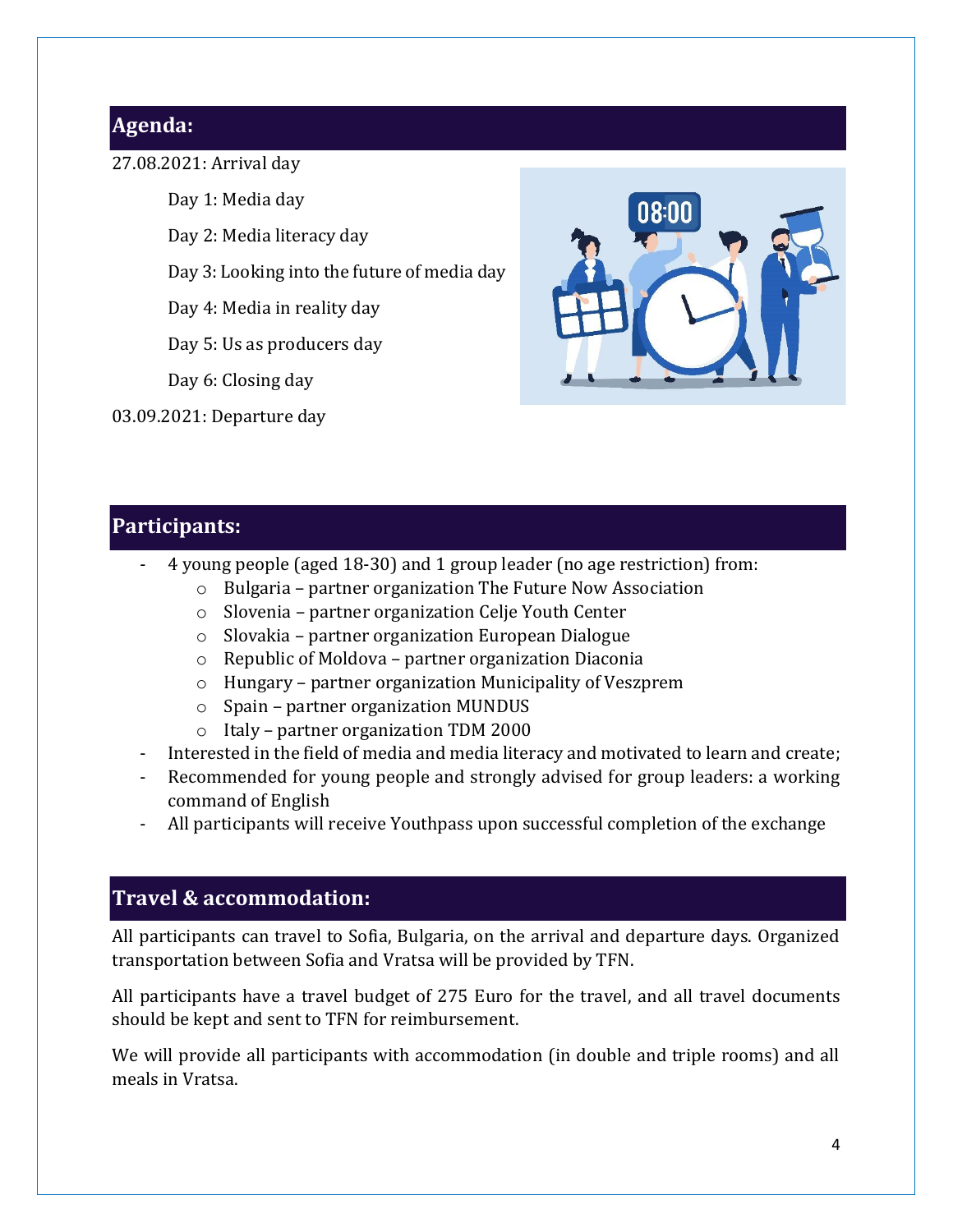#### **About Bulgaria and Vratsa**



Founded in the 7th century, Bulgaria is one of the oldest states on the European continent. It is intersected by historically important routes from northern and eastern Europe to the Mediterranean basin and from western and central Europe to the Middle East.

The country is remarkable for its variety of scenery; its rugged mountains and relaxing Black Sea resorts attract many visitors. You can read up more over here: <https://www.britannica.com/place/Bulgaria>

In Media of the Future, we will be visiting and working in one of the most beautiful mountain regions of the country. Vratsa is the biggest town in northwestern Bulgaria. Situated at the foot of the Vrachanski Balkan, the town is the starting point for numerous caves, waterfalls and interesting rock formations. The most famous of them are the Ledenika Cave, Skaklya Waterfall and the Vratsata Pass.